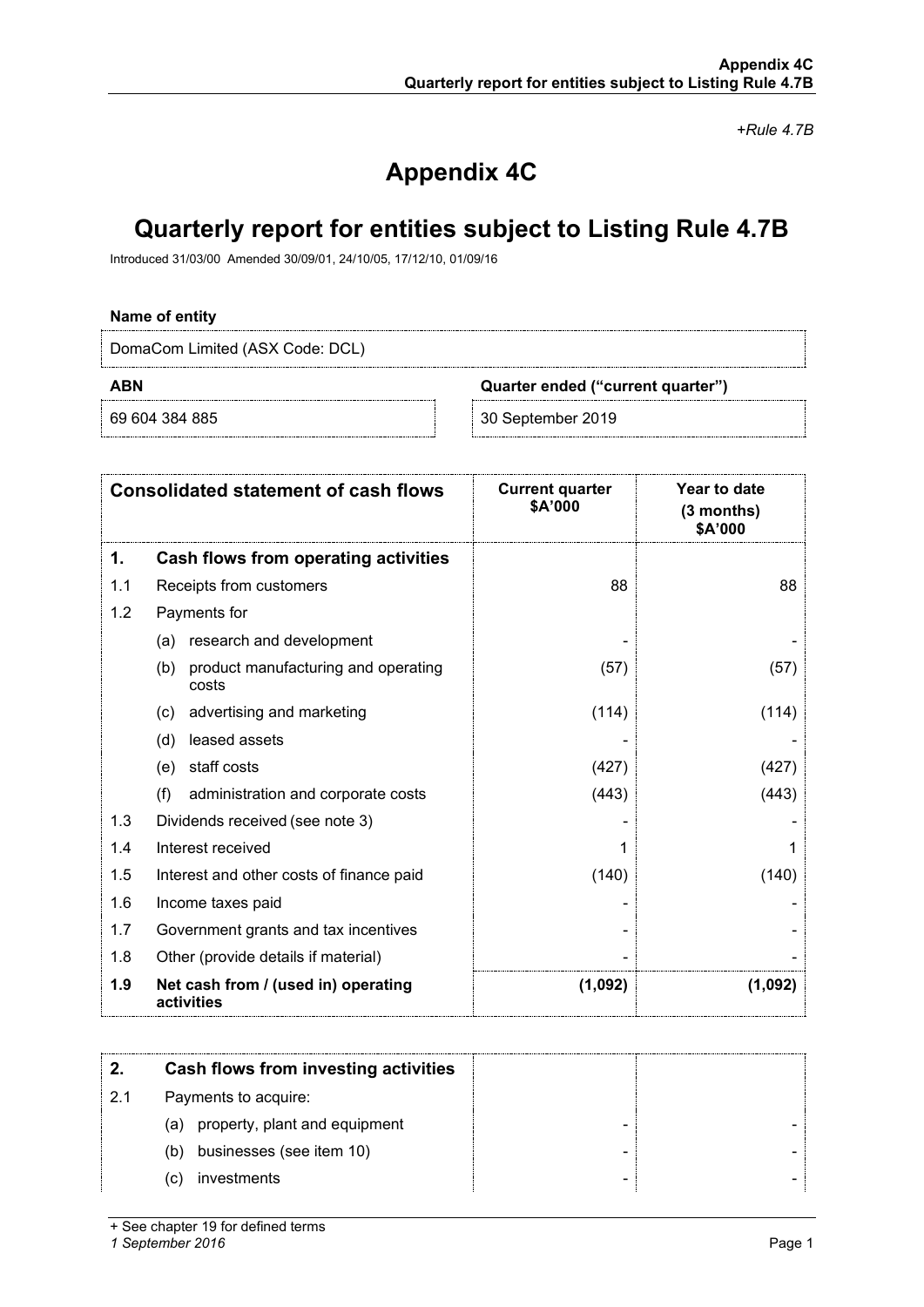|                  | <b>Consolidated statement of cash flows</b>                                     | <b>Current quarter</b><br>\$A'000 | Year to date<br>(3 months)<br>\$A'000 |
|------------------|---------------------------------------------------------------------------------|-----------------------------------|---------------------------------------|
|                  | (d)<br>intellectual property                                                    |                                   |                                       |
|                  | other non-current assets (payments for<br>(e)<br>capitalised development costs) | (156)                             | (156)                                 |
| $2.2\phantom{0}$ | Proceeds from disposal of:                                                      |                                   |                                       |
|                  | property, plant and equipment<br>(a)                                            |                                   |                                       |
|                  | businesses (see item 10)<br>(b)                                                 |                                   |                                       |
|                  | investments<br>(c)                                                              | 34                                | 34                                    |
|                  | (d)<br>intellectual property                                                    |                                   |                                       |
|                  | other non-current assets<br>(e)                                                 |                                   |                                       |
| 2.3              | Cash flows from loans to other entities                                         |                                   |                                       |
| 2.4              | Dividends received (see note 3)                                                 |                                   |                                       |
| 2.5              | Other (provide details if material)                                             |                                   |                                       |
| 2.6              | Net cash from / (used in) investing<br>activities                               | (122)                             | (122)                                 |

| 3.   | Cash flows from financing activities                                           |       |       |
|------|--------------------------------------------------------------------------------|-------|-------|
| 3.1  | Proceeds from issues of shares                                                 | 3,108 | 3,108 |
| 3.2  | Proceeds from issue of convertible notes                                       |       |       |
| 3.3  | Proceeds from exercise of share options                                        |       |       |
| 3.4  | Transaction costs related to issues of<br>shares, convertible notes or options | (66)  | (66)  |
| 3.5  | Proceeds from borrowings                                                       |       |       |
| 3.6  | Repayment of borrowings                                                        |       |       |
| 3.7  | Transaction costs related to loans and<br>borrowings                           |       |       |
| 3.8  | Dividends paid                                                                 |       |       |
| 3.9  | Other (provide details if material)                                            |       |       |
| 3.10 | Net cash from / (used in) financing<br>activities                              | 3,042 | 3,042 |

|     | Net increase / (decrease) in cash and<br>cash equivalents for the period |         |       |
|-----|--------------------------------------------------------------------------|---------|-------|
| 4.1 | Cash and cash equivalents at beginning of<br>quarter/year to date        | 769     | 769   |
| 4.2 | Net cash from / (used in) operating<br>activities (item 1.9 above)       | (1,092) | 1.092 |
| 4.3 | Net cash from / (used in) investing activities<br>item 2.6 above)        | (122    | 22    |
| 4.4 | Net cash from / (used in) financing activities<br>(item 3.10 above)      | 3.042   | 3.042 |

+ See chapter 19 for defined terms

*1 September 2016* Page 2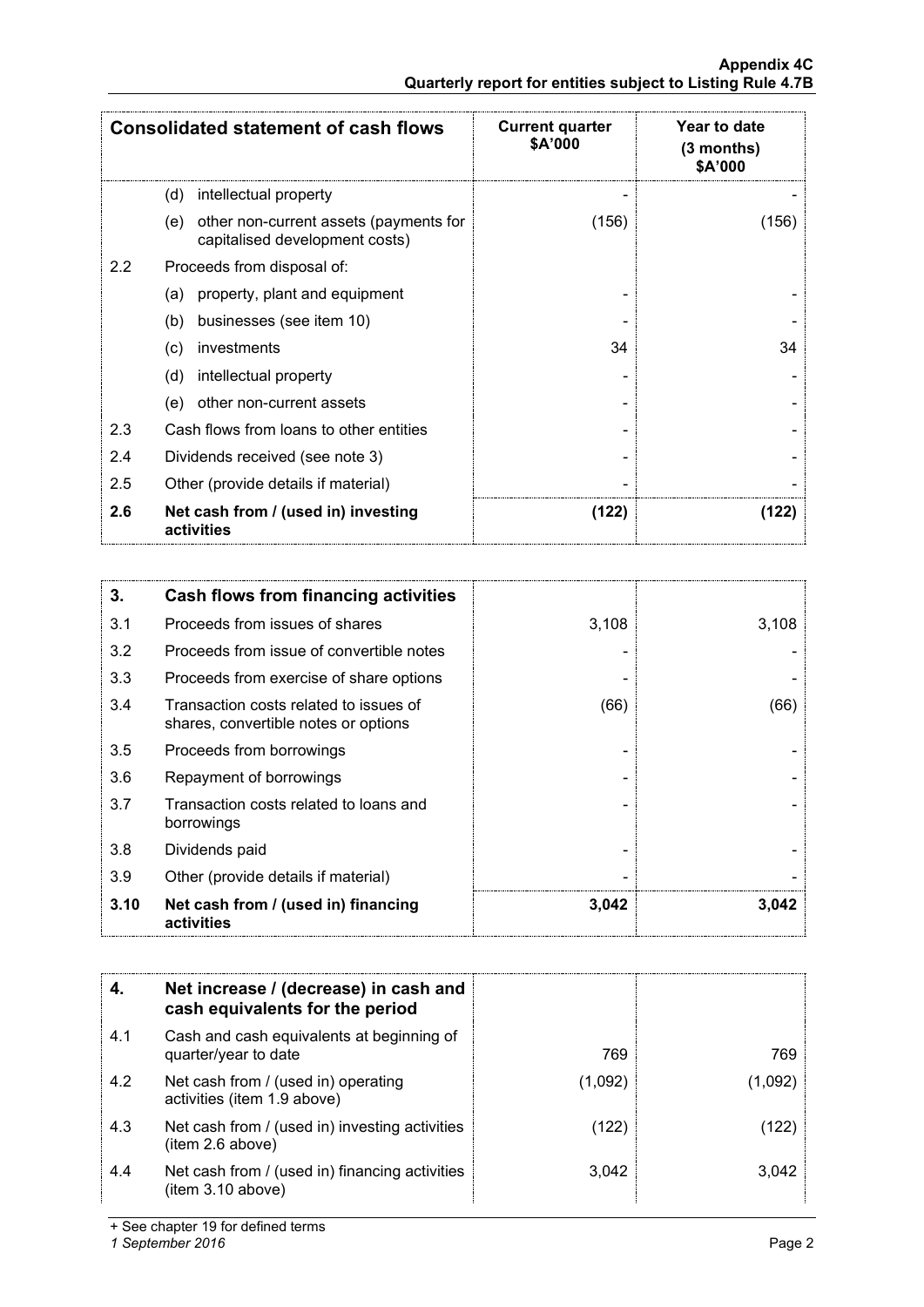-

| Consolidated statement of cash flows |                                                      | <b>Current quarter</b><br>\$A'000 | Year to date<br>$(3$ months)<br>\$A'000 |
|--------------------------------------|------------------------------------------------------|-----------------------------------|-----------------------------------------|
| 4.5                                  | Effect of movement in exchange rates on<br>cash held |                                   |                                         |
| 46                                   | Cash and cash equivalents at end of<br>quarter       | 2.597                             |                                         |

| 5.  | Reconciliation of cash and cash<br>equivalents<br>at the end of the quarter (as shown in the<br>consolidated statement of cash flows) to the<br>related items in the accounts | <b>Current quarter</b><br>\$A'000 | <b>Previous quarter</b><br>\$A'000 |
|-----|-------------------------------------------------------------------------------------------------------------------------------------------------------------------------------|-----------------------------------|------------------------------------|
| 5.1 | Bank balances                                                                                                                                                                 | 2.557                             | 72Q                                |
| 5.2 | Call deposits                                                                                                                                                                 |                                   |                                    |
| 5.3 | <b>Bank overdrafts</b>                                                                                                                                                        |                                   |                                    |
| 5.4 | Other (1 Month Term Deposit)                                                                                                                                                  | 40                                |                                    |
| 5.5 | Cash and cash equivalents at end of<br>quarter (should equal item 4.6 above)                                                                                                  | 2.597                             | 769                                |

# **6.** Payments to directors of the entity and their associates

- 6.1 Aggregate amount of payments to these parties included in item 1.2
- 6.2 Aggregate amount of cash flow from loans to these parties included in item 2.3
- 6.3 Include below any explanation necessary to understand the transactions included in items 6.1 and 6.2

Payment of remuneration to executive and non-executive directors and their related parties.

- **7. Payments to related entities of the entity and their associates**
- 7.1 Aggregate amount of payments to these parties included in item 1.2
- 7.2 Aggregate amount of cash flow from loans to these parties included in item 2.3
- 7.3 Include below any explanation necessary to understand the transactions included in items 7.1 and 7.2

| <b>Current quarter</b><br>\$A'000 |  |
|-----------------------------------|--|
|                                   |  |
|                                   |  |
|                                   |  |

| <b>Current quarter</b><br>\$A'000 |  |
|-----------------------------------|--|
| (126)                             |  |
|                                   |  |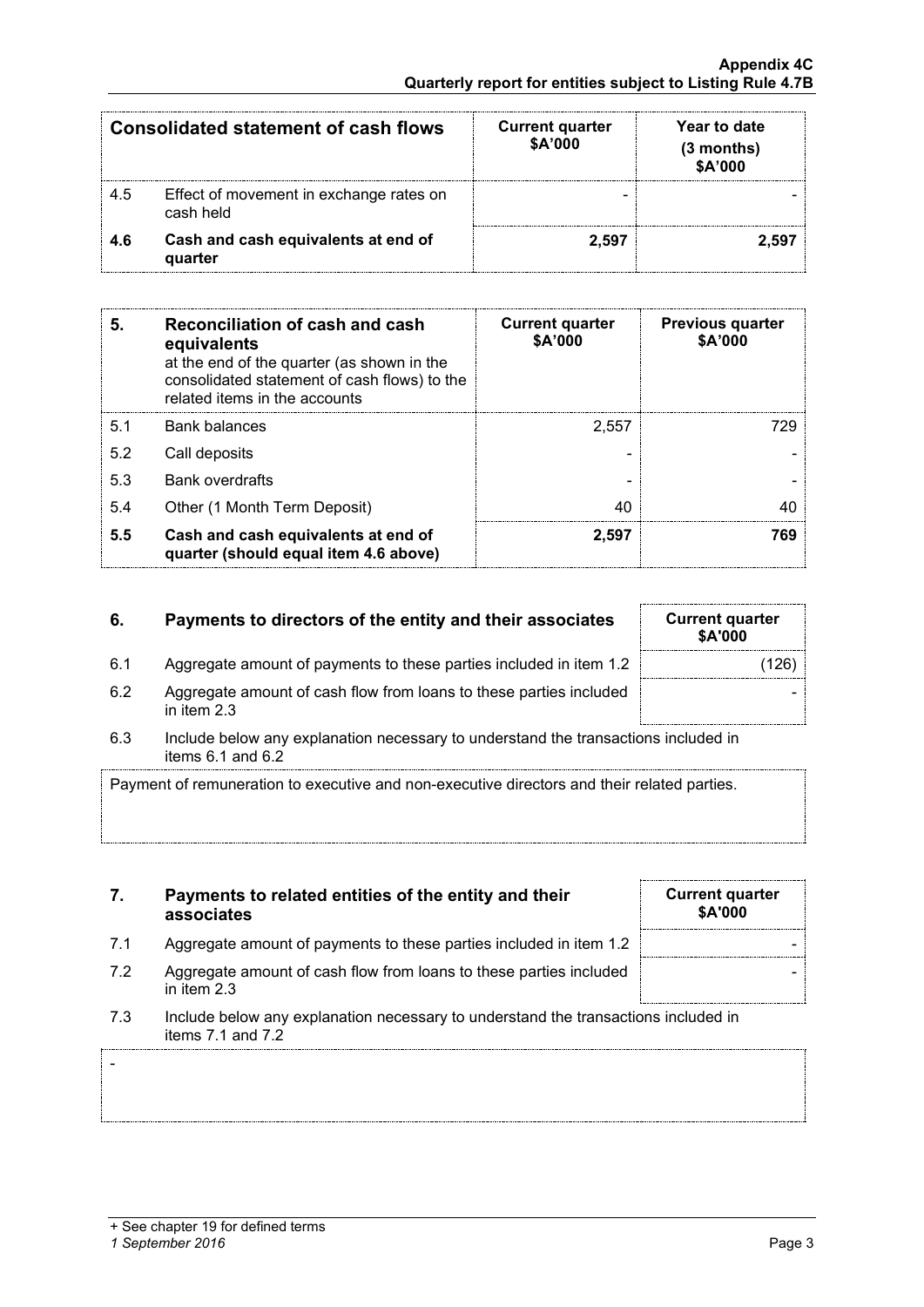| 8. | <b>Financing facilities available</b> |
|----|---------------------------------------|
|    | Add notes as necessary for an         |
|    | understanding of the position         |

- 8.1 Loan facilities
- 8.2 Credit standby arrangements
- $8.3$  Other (please specify)

| <b>Total facility amount</b><br>at quarter end<br>\$A'000 | Amount drawn at<br>quarter end<br>\$A'000 |
|-----------------------------------------------------------|-------------------------------------------|
|                                                           |                                           |
|                                                           |                                           |
| See below                                                 | See below                                 |

8.4 Include below a description of each facility above, including the lender, interest rate and whether it is secured or unsecured. If any additional facilities have been entered into or are proposed to be entered into after quarter end, include details of those facilities as well.

\$650,000 was raised through the issue of unsecured 3 Year Convertible Notes on 25 January 2018 to various note holders with an annual coupon of 10% payable quarterly in arrears.

\$200,000 was raised on 21 November 2018 through the factoring of the FY2019 R&D Claim to the ATO through R&D Capital Partners Pty Ltd. Secured on FY2019 R&D claim only. Interest rate of 1.25% per month.

\$2,950,000 was raised through the issue of secured 2 Year Convertible Notes on 7 December 2018 to Thundering Herd Fund No.1 and Thundering Herd Pty Ltd with an annual coupon of 15% payable quarterly in arrears.

| 9.  | <b>Estimated cash outflows for next quarter</b>    | \$A'000 |
|-----|----------------------------------------------------|---------|
| 9.1 | Research and development                           |         |
| 9.2 | Product manufacturing and operating costs          | 49      |
| 9.3 | Advertising and marketing                          | 95      |
| 9.4 | Leased assets                                      |         |
| 9.5 | Staff costs                                        | 439     |
| 9.6 | Administration and corporate costs                 | 544     |
| 9.7 | Other (payments for capitalised development costs) | 164     |
| 9.8 | <b>Total estimated cash outflows</b>               |         |

| 10.  | Acquisitions and disposals of<br>business entities<br>(items $2.1(b)$ and $2.2(b)$ above) | <b>Acquisitions</b> | <b>Disposals</b> |
|------|-------------------------------------------------------------------------------------------|---------------------|------------------|
| 10.1 | Name of entity                                                                            |                     |                  |
| 10.2 | Place of incorporation or<br>registration                                                 |                     |                  |
| 10.3 | Consideration for acquisition or<br>disposal                                              |                     |                  |
| 10.4 | Total net assets                                                                          |                     |                  |
| 10.5 | Nature of business                                                                        |                     |                  |